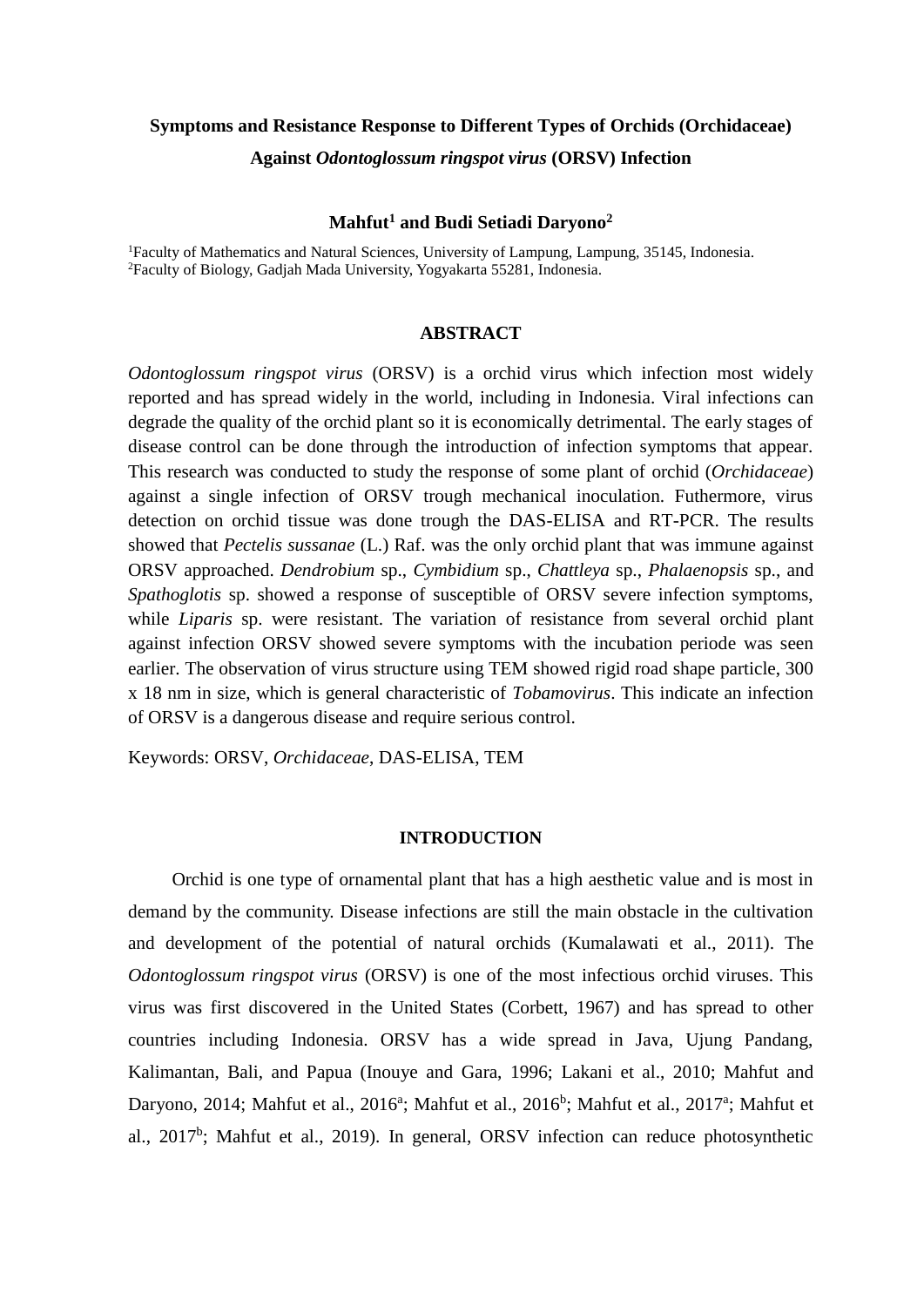ability because of damage to chloroplasts (Mahfut et al.,  $2017^b$ ; Mahfut et al., 2019), inhibiting plant growth and resilience, and decreasing aesthetic value and selling power on a regular basis.

To facilitate disease control, it is better to do an inventory of data regarding the infection. Observation of variations in symptoms in response to disease infection is the first data needed for virus identification. This information is a very important aspect to determine disease management and control measures in the field. In line with the knowledge of the response of various types of orchid plants can also be the basis for selecting orchids that will be developed in areas endemic to ORSV so that possible diseases can be avoided.

#### **MATERIALS AND METHODS**

#### **Propagation Test**

This method aims to purify and multiply the virus through mechanical inoculation of the test plants. The source of the virus is orchid leaves *Phalaenopsis amabilis* positively infected by ORSV collected from Borobudur Orchids Center, Magelang. Virus isolation was carried out by transmission to indicator plants (*Chenopodium amaranticolor* and *Nicotiana tabaccum*). Furthermore, the results of inoculation were multiplied using various types of orchids (*Dendrobium, Cymbidium, Chattleya, Phalaenopsis, Spatthoglotis, Liparis*, and *Pecteilis*). Inoculation was carried out at the top of the leaf mechanically using a 600 mesh carborondum with the addition of a 0.05 M buffer solution pH 7.0. Inoculated plants are maintained in a greenhouse with conditions 25-30º C (Hu et al., 1994) and carried out observations every day. Observations were made on the variation of symptoms that arise, the incubation period, and the number of symptomatic plants or the percentage of disease occurrences.

# **Virus Detection on Orchid Plants**

Orchid plant samples that have been inoculated by ORSV were detected by the DAS-ELISA method following the Clark and Adams (1977) method. Enzyme-linked immunosorbent assay (ELISA) is a virus detection method using specific antibodies. In Wahyuni (2005) it was explained that the method commonly used to detect plant viruses is direct ELISA (direct-ELISA) such as double antibody sandwich (DAS) where antigens are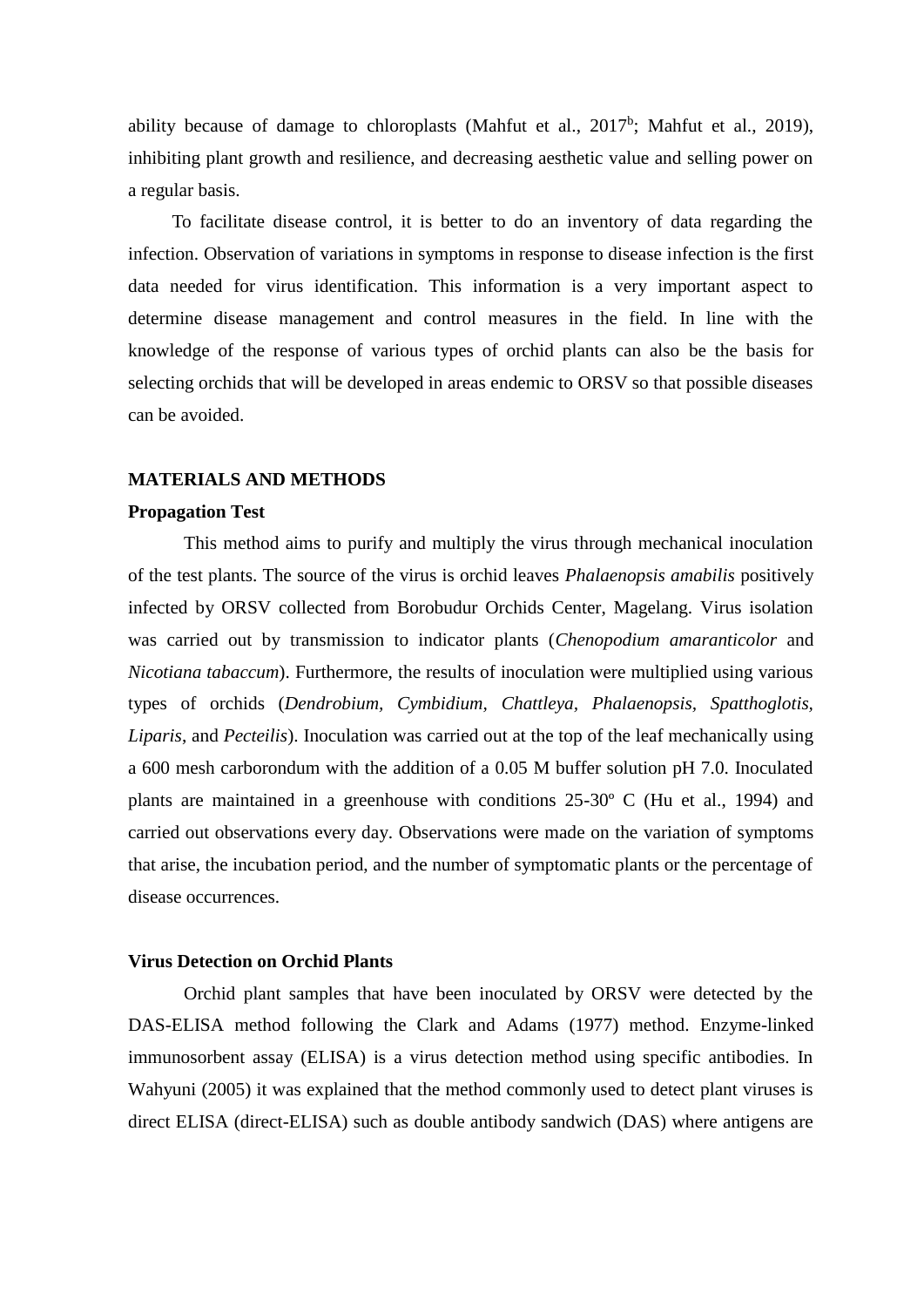flanked by one type of antibody. The advantage of the ELISA technique is that it can identify multiple samples at once with relatively low costs and relatively short time.

## **Determination of Plant Resistance**

Determination of response criteria for various types of orchids against ORSV infection is based on several factors, including the percentage of occurrence of diseases and viral infections. The response of orchid plants is grouped to be close to immune, tolerant, somewhat resistant and vulnerable (Matthews, 1992).

## **Virus Particle Analysis**

Leaf samples of infected indicator plants were cut into small pieces and crushed for viral extraction. Prepared petri dishes which have been placed in the base by parafilm. Then a drop of sap is extracted on the surface of the parafilm, then the petri dish is closed to avoid evaporation. Samples were incubated for 30 minutes at 25°C and then washed using 30 drops of aquades. The sample is dried with filter paper for a few seconds and drops of a negative 2% phoshotungstenic acid dye solution of 7 drops. The sample is dried again using filter paper. The next sample was observed under the JEOL JEM-1400 (TEM) electron microscope at a magnification of 20000. The presence of a rigid rod-shaped morphology was an indication of the presence of ORSV.

# **RESULTS AND DISCUSSION**

## **Propagation Test**

The response of host plants to the transmission test shows that ORSV can infect almost all plants tested with different variations in symptoms and incubation time **(Table 1)**. The response generally starts to appear around 2-3 weeks after inoculation in all host plants.

| Familia        | <b>Species</b>            | <b>Symptoms of ORSV</b><br>infection <sup>1</sup> | <b>Incubation period</b><br>(days) |
|----------------|---------------------------|---------------------------------------------------|------------------------------------|
| Chenopodiaceae | Chenopodium amaranticolor | NLL, LD                                           | 5, 11                              |
| Orchidaceae    | Dendrobium sp.            | N, M                                              | 15, 23                             |
|                | Cymbidium sp.             | <b>Ns</b>                                         | 65                                 |

**Table 1.** Variation in symptoms of ORSV infection in test plants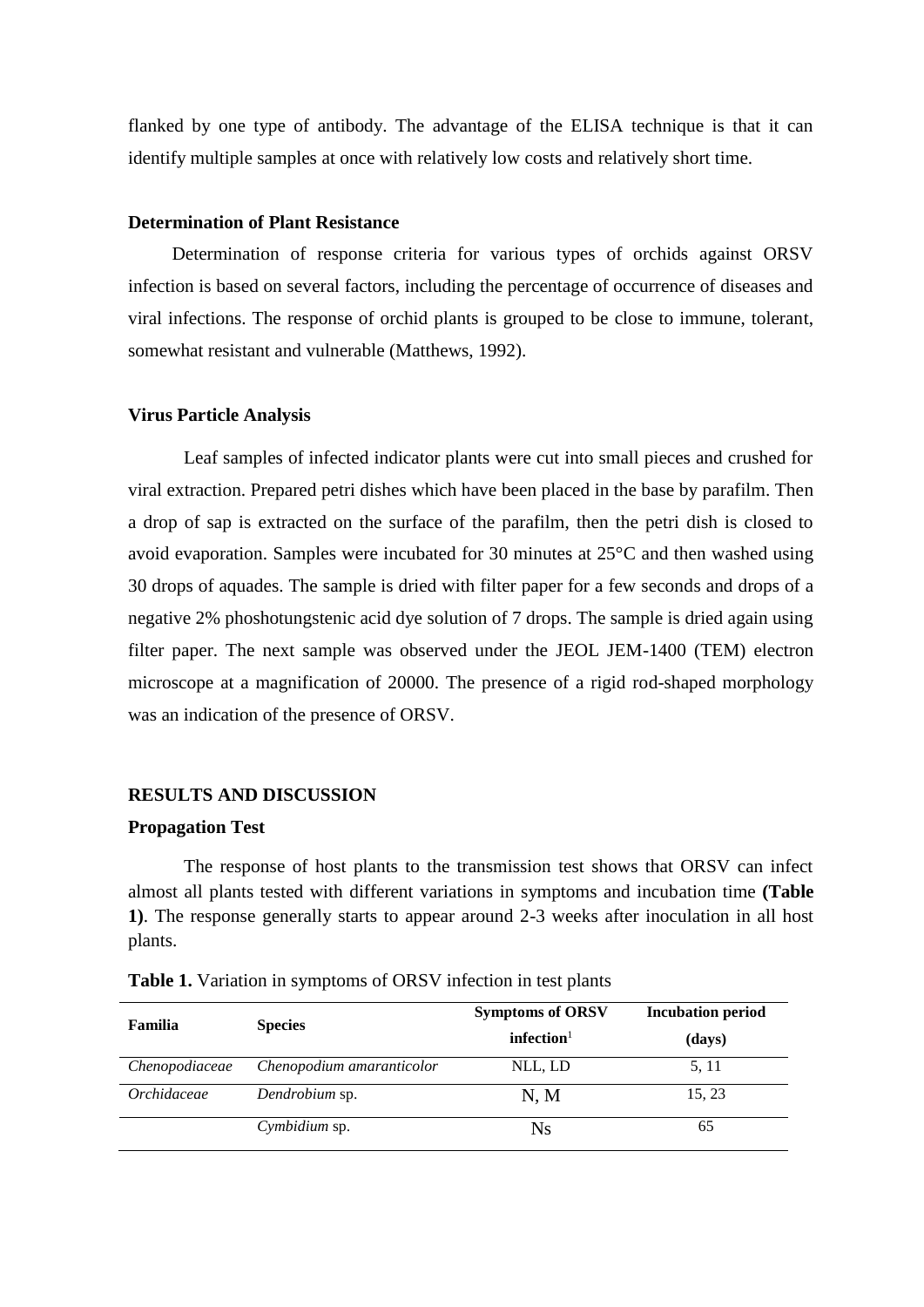|            | Cattleya sp.                        | M, Ns    | 35, 32   |
|------------|-------------------------------------|----------|----------|
|            | Phalaenopsis sp.                    | N        | 23       |
|            | Liparis sp.                         |          | 62       |
|            | <i>Pecteilis sussanae</i> (L.) Raf. |          | 69       |
|            | Spatthoglottis sp.                  | M, C     | 65, 30   |
| Solanaceae | Nicotiana tobaccum                  | C, M, LD | 5, 9, 12 |

<sup>1</sup>M: Mosaic; NLL: *Necrotic local lesions*; N: Necrotic; Ns: Necrocis; LD: Leaf Demalformation; K: Chlorotic; O: No symptom.

Specific symptoms commonly caused by indicator plants are symptoms of necrotic local lesions on *Chenopodium amaraticolor* on the 5<sup>th</sup> days and become clearer until the beginning of the second week, and chlorotic symptoms in the *Nicotiana tabacum* plant which after some time (first week) turn into a systemic mosaic **(Figure 1)**. Another symptom in the two plants is the leaf edge that rolls down on the young leaves as the initial symptom of ORSV infection. *Chenopodiaceae* is the fastest symptomatic plant with a short incubation period and a high percentage of events reaches 80%. Necrotic local lesions that appear are a symptom of the results of a hypersensitive response that is responsible for limiting pathogens so that the plant becomes more resistant to disease (Milne, 1965).



**Figure 1.** Symptoms of ORSV infection: (A) Necrotic local lesion in *C. amaranticolor*, (B) mosaic and vein clearing on *N. tabacum*

Symptoms of viral disease in host plants can occur due to the use of metabolic results of plants for viral synthesis, buildup of virions or parts of viruses and the effects of typical polypeptides that are encoded by viral genes (Akin, 2006). The response to ORSV infection shows that variations in symptoms between orchids are necrotic, necrotic, mosaic, chlorotic, and symptomless. Based on the symptoms shown, the ORSV inoculum used in the study was very infective. For necrotic symptoms appear in *Phalaenopsis* sp. namely day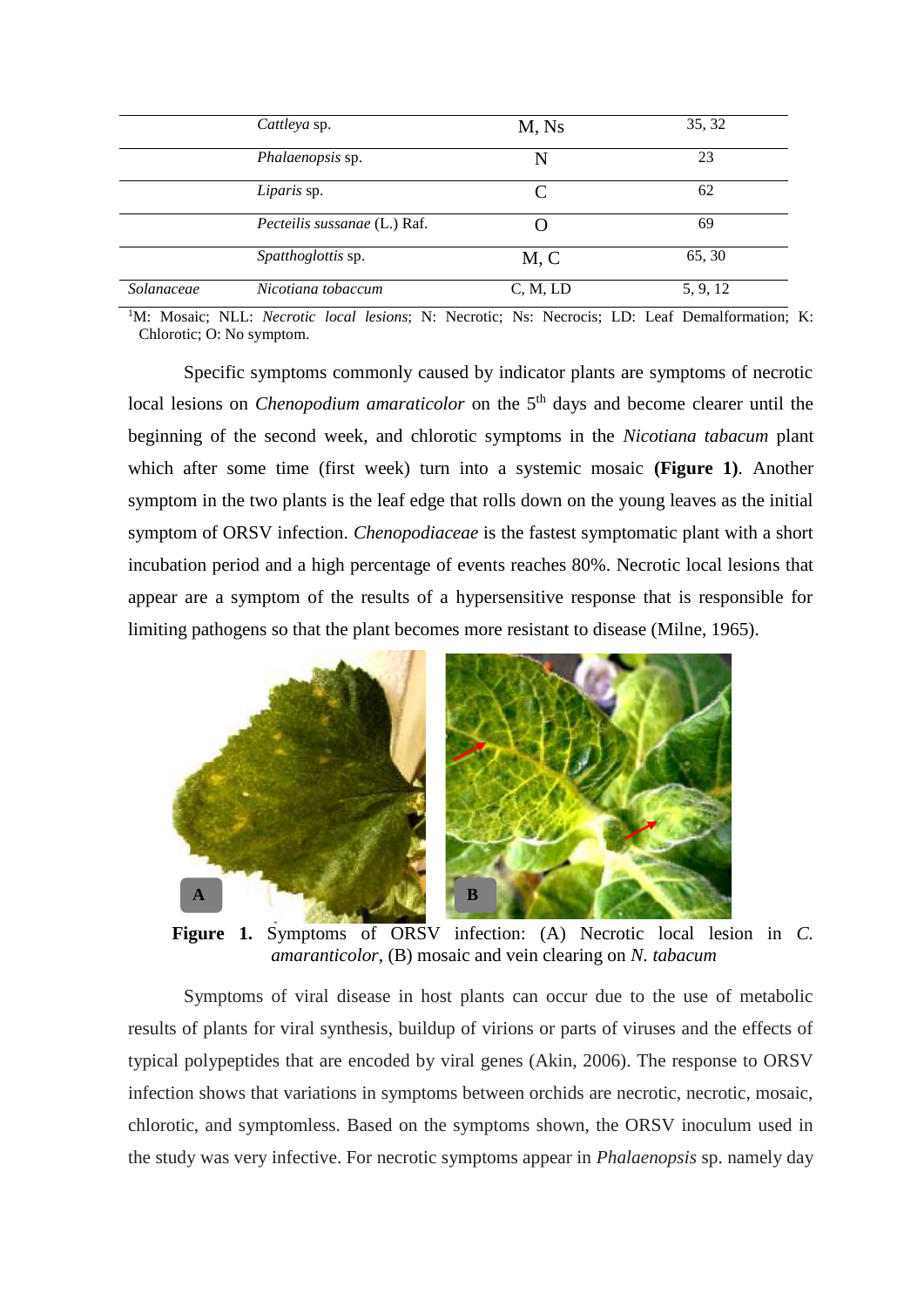23 and *Dendrobium* sp on day 15 after inoculation **(Figure 2 A & B)**.



**Figure 2.** Variations in symptoms of ORSV infection in several types of orchids: Necrotic in (A) *Phalaenopsis* sp. and (B) *Dendrobium* sp .; Mosaic on (C) *Spathoglotis* sp., (D) *Dendrobium* sp., and (E) *Cattleya* sp .; Chlorotics in (F) *Spathoglottis* sp., and (G) *Liparis* sp .; and Necrosis in (H) *Cattleya* sp. and (I) *Cymbidium* sp.

*Dendrobium* sp. besides showing necrotic symptoms, another symptom that appears is mosaic on the 23rd day. Mosaic symptoms are also seen in *Cattleya* sp. Orchids. on day 35 and *Spathoglotis* sp. on day 65 **(Figure 2 C, D, & E)**. Akin (2006) explains that the symptoms of mosaic are marked in the form of "green islands" where there is a mixture of yellow or light green leaves in green. Another symptom is chlorotic in *Spathoglotis* sp. Orchids. appears earlier than the symptoms of mosaic which is on the 30th day. Other orchids that show chlorotic symptoms are *Liparis* sp. on day 62 **(Figure 2 F & G)**. Chlorotic is a type of symptom caused by damage to chloroplasts which causes yellow parts of plants that are normally normal to turn yellow. Chloroplast damage can be caused by lack or absence of chlorophyll due to pathogenic poisons, mineral deficiencies, air pollution, lack of water, or due to chemicals. Chlorotic symptoms often precede necrotic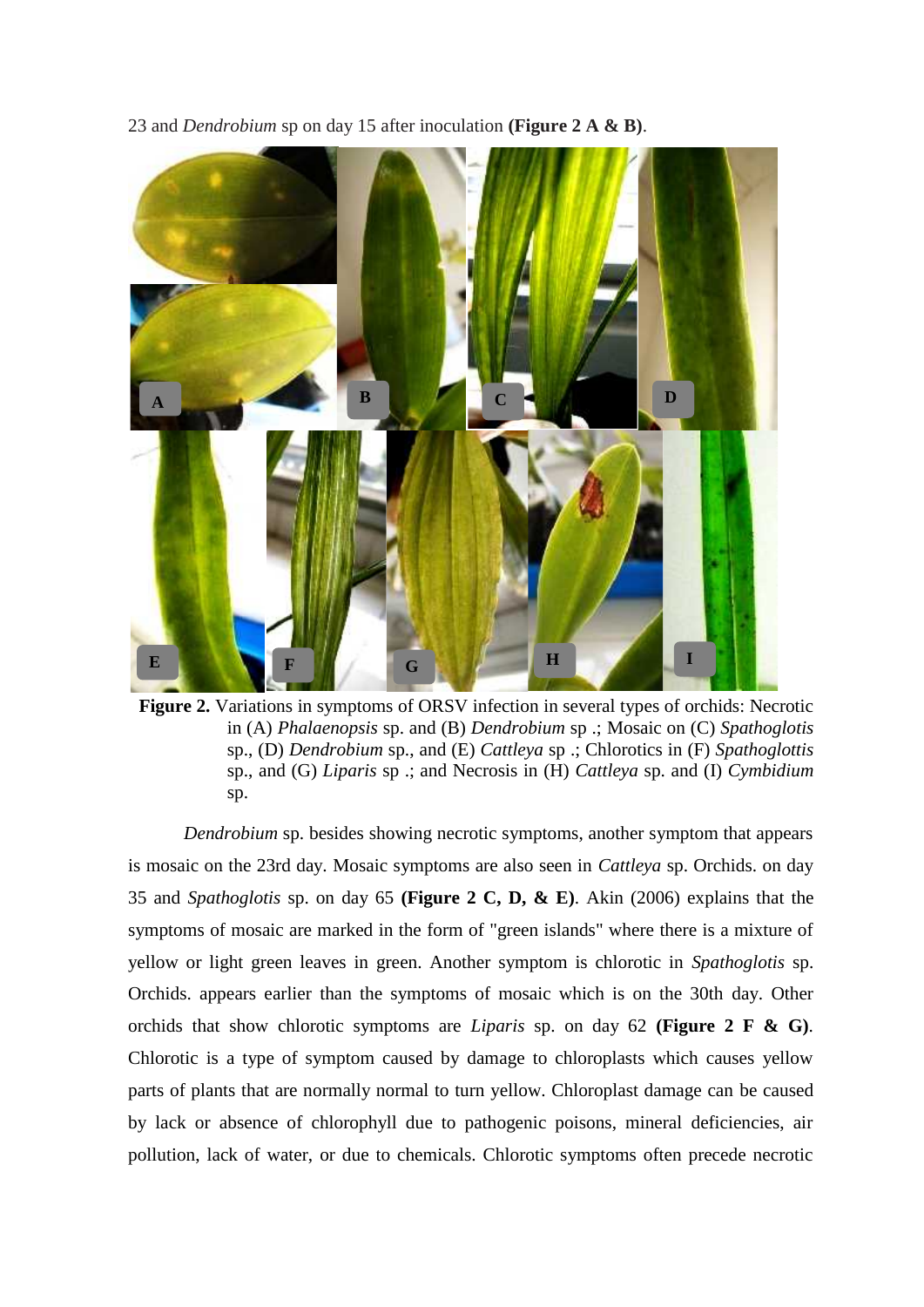symptoms so that they gradually turn brown. Sometimes chlorotic symptoms are often associated with necrotics where chlorotic surrounds the necrotic called "halo" (Purnomo, 2006).

Symptoms of necrosis are black spots where cell death and leaf tissue occur only in *Cattleya* sp. and *Cymbidium* sp. **(Figure 2 H & I)**. The difference is necrosis in *Cattleya* sp. greater, clearer, and shorter incubation period of 32 days compared to *Cymbidium* sp, which is 65 days after inoculation. This is because the leaves of *Cymbidium* sp. have thicker and harder leaves because of the layers of lignin and wax. Necrosis is a type of symptom caused by physical damage or death to cells, cell parts, or tissues. Some symptoms including necrotic types are specks (necrose), rot (rot), die-back (die back), and cancer (dead bark dries with clear boundaries).

*Pectelis sussanae L. (Raff.)* was the only test plant that showed no symptoms after being inoculated until the 69th day. This shows that this type of orchid has a resistant response to ORSV. Latent symptoms (symtompless) are systemic symptoms of infection (Srinivasan et al., 2004). Viral propagation of test plants that are resistant to ORSV attacks produces latent symptoms (symtompless) caused by environmental factors such as the state of the environment in which they grow and temperature treatment. In addition, other factors that also play a role are the test plant is not an ORSV host, the amount of virus in the inoculum is insufficient, and the content of inhibitors in the test plant can eliminate the stability of the virus in sap.

## **Virus Detection on Orchid Plants**

The results of the DAS-ELISA serological test **(Table 2)** indicate the overall sample of plant leaves from inoculation, except for the sample of *Pectelis sussanae* leaves, showed positive infection with ORSV with an average absorbance value of 1.125-1.152. Daryono and Natsuaki (2009) suggested that a test sample is said to be positively infected based on DAS-ELISA if the absorbance value at 405 nm wavelength approaches the absorbance value of positive control, or has a value 2-3 times the absorbance value of the control buffer.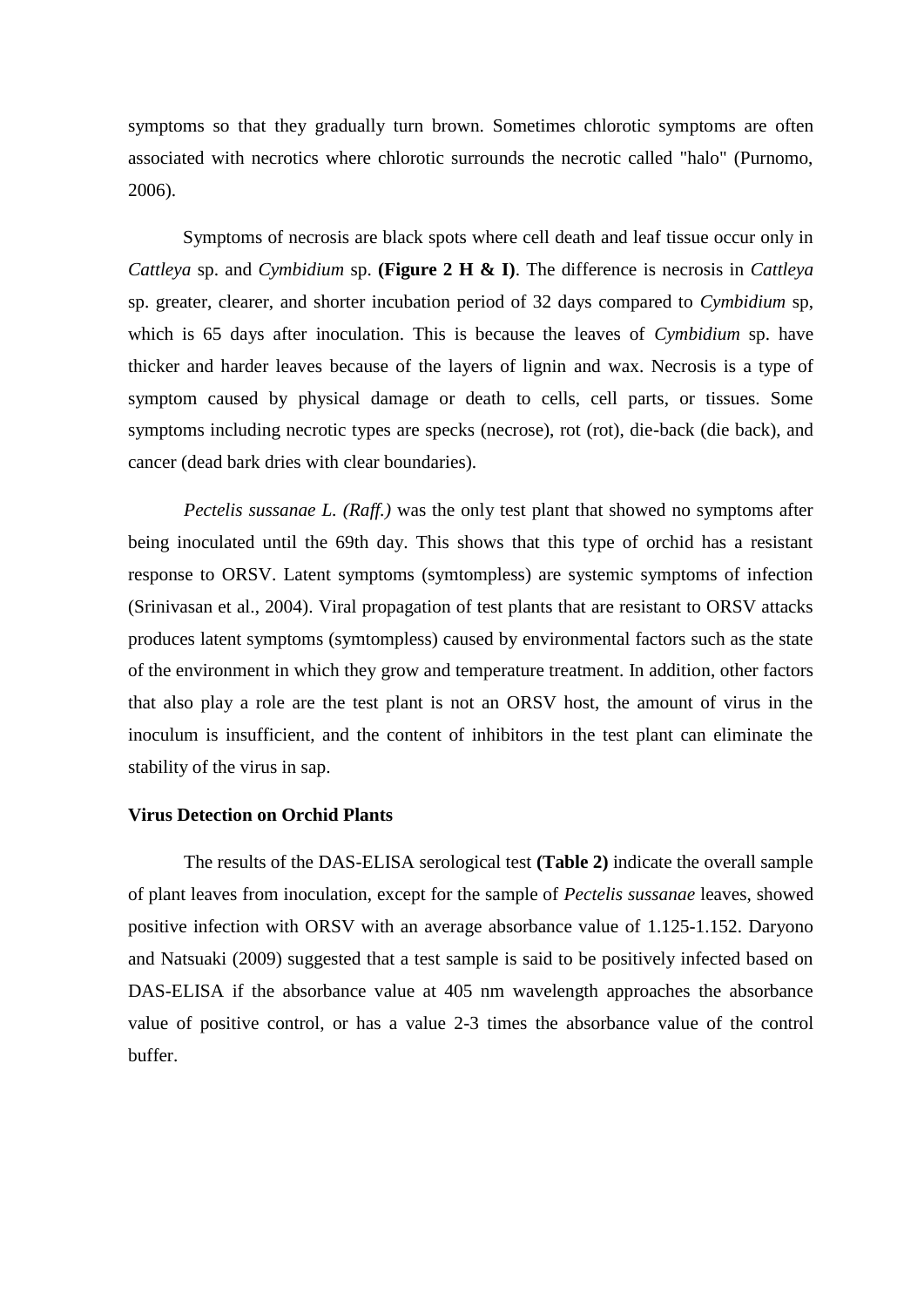# **Table 2.** The range of absorbance mean values is based on DAS-ELISA at wavelength 405 nm

| Buffer | <b>Positive Control</b> | <b>Negative Control</b> | <b>Positive Sample</b> | <b>Negative Sample</b> |
|--------|-------------------------|-------------------------|------------------------|------------------------|
| 0.129  | 1.515                   | 0.129                   | 1,125-1,152            | 0.126-0.227            |

Read by ELISA-reader BioTek, FALITMA Faculty of Biology UGM, on August 7, 2016

This serological detection result reinforces evidence that the method can be used to detect ORSV which causes mosaic, chlorotic, necrotic, necrotic, and malformed orchid plants in plants infected with ORSV.

# **Determination of Plant Resistance**

According to Matthews (1992) plant responses to pathogens can be classified as immune, resistant, tolerant, and vulnerable. Based on observations of orchid plants' responses to single ORSV infections by observing the occurrence of diseases and viral infections, the response of orchid plants is grouped to be close to immune, somewhat resistant, and vulnerable. The results showed that *Pecteilis sussanae* plants were orchids that were close to the immune system against ORSV infection. *Dendrobium, Cymbidium, Chattleya, Phalaenopsis,* and *Spathoglottis* are susceptible and *Liparis* is resistant to ORSV infection **(Table 3)**.

The response of *Pecteilis sussanae* to ORSV is close to the immune system, presumably because ORSV cannot replicate in plant cells. Orchids that have a resistant response to ORSV are orchid plants that can be infected with viruses, but plant cells do not support the growth and development of viruses, so that no disease occurs. In orchids that have a response. While orchids that have a susceptible response to ORSV are orchids that support the growth and development of viruses, and viruses can cause damage (Hull, 2002).

| Orchid       | <b>Host Plant Reactions</b>     |                               |                                |  |
|--------------|---------------------------------|-------------------------------|--------------------------------|--|
|              | Disease Incidence <sup>1)</sup> | Virus infection <sup>2)</sup> | <b>Plant Response Criteria</b> |  |
| Dendrobium   | $++$                            | $^+$                          | Susceptible                    |  |
| Cymbidium    | $++$                            | $^+$                          | Susceptible                    |  |
| Chattleya    | $++$                            | $^{+}$                        | Susceptible                    |  |
| Phalaenopsis |                                 | ┿                             | Susceptible                    |  |

**Table 3.** The level of resistance of various types of orchids to ORSV infections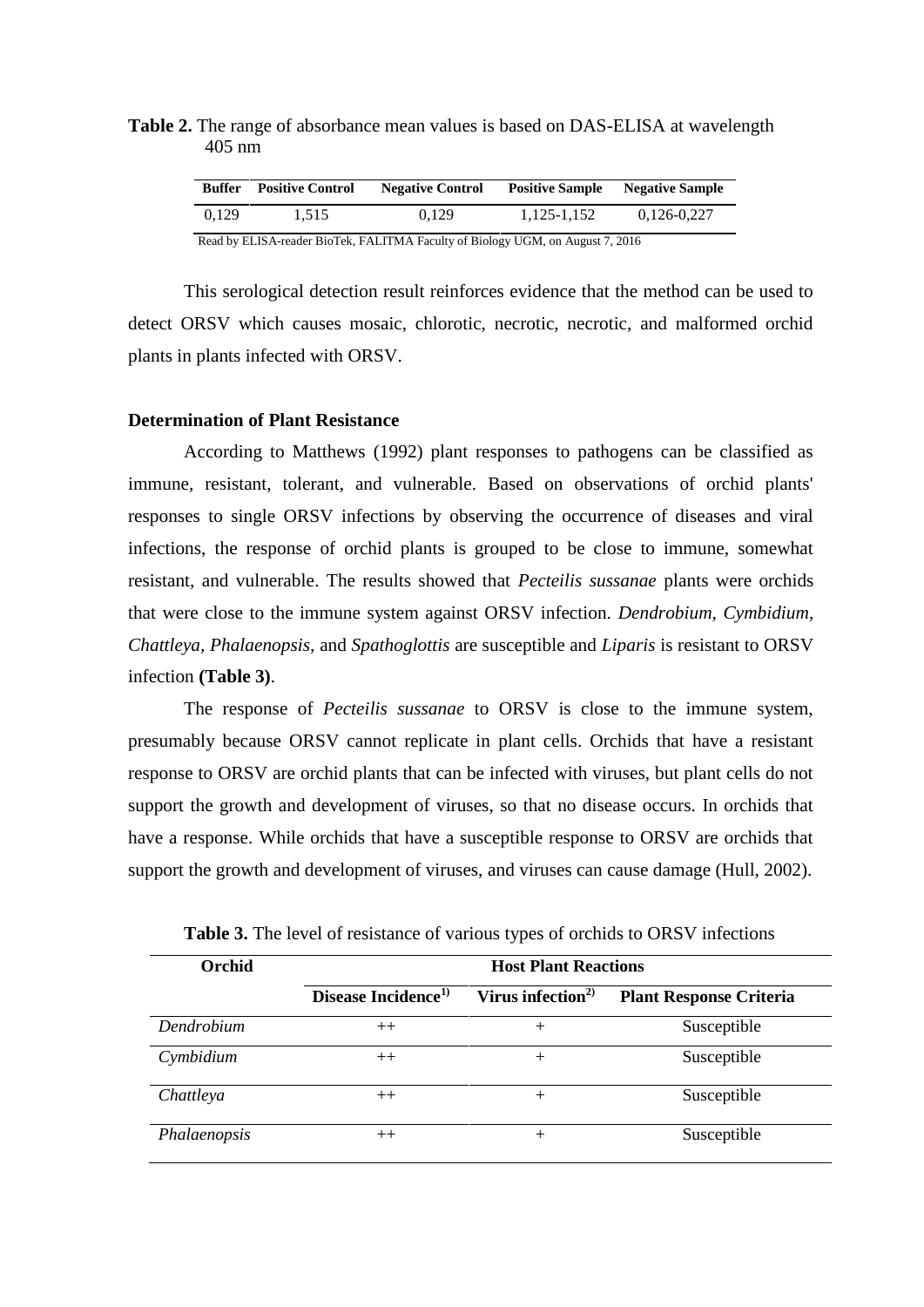| Spathoglottis                                     | $^{++}$                                           | ┿ | Susceptible |  |  |
|---------------------------------------------------|---------------------------------------------------|---|-------------|--|--|
|                                                   |                                                   |   |             |  |  |
| Liparis                                           |                                                   |   | Resistant   |  |  |
| Pecteilis sussanae                                |                                                   |   | Immune      |  |  |
| $1$ Disease Incidence: $-$ : No disease incidence |                                                   |   |             |  |  |
|                                                   | $+$ : Disease Incidence $0 < x$ 40                |   |             |  |  |
| $++$ : Disease Incidence 40 $x < 100$             |                                                   |   |             |  |  |
| $\frac{2}{3}$ Virus Infection:                    | - : Berdasarkan DAS ELISA tidak ada infeksi virus |   |             |  |  |

+ : Berdasarkan DAS ELISA ada infeksi virus

Based on the severity of the symptoms seen and the incubation period, interactions that occur in the majority of orchid plants resulting from inoculation cause severe symptoms of infection. The difference in the severity of the symptoms of the disease is related to the process of development and spread of the virus in plant cells. The severity will be higher with the rapid process of virus development and spread on infected plant cells (Hull, 2002). Viruses move into plant tissue through phloem vessels and interfere with plant's physiological function by utilizing the existing amino acids for the replication process. These physiological disorders cause systemic symptoms that appear on young leaves. So, the faster the process of development and spread of the two viruses in plant cells, then the systemic symptoms appear more quickly and the severity increases.

Unlike other orchid species, *Liparis* and *Pecteilis sussanae* exhibit less severe symptoms. In both of these orchids, the interaction of viral inoculation is interference and it is thought that the plant has resistance to viral infection so that the virus cannot cause significant damage. When the virus enters plant cells, the elicitor in the virus will be associated with receptors on plant cells to determine the relationship of subsequent infections. If it occurs incompatible, then all parts of the plant will provide a systemic reaction of resistance when infected with the virus, so that the virus cannot do multiplication and cause symptoms. If the interaction is compatible, the virus can infect host plants.

#### **Virus Particle Analysis**

The leaves of Nicotiana tabaccum symptomatic infection resulting from inoculation were used in the analysis of virus particles using electron microscopy (TEM) with 1% ammonium molybdate as a negative dye and distilled water as a buffer. The TEM working principle is the conversion of electrical energy into electrons penetrated into specimens to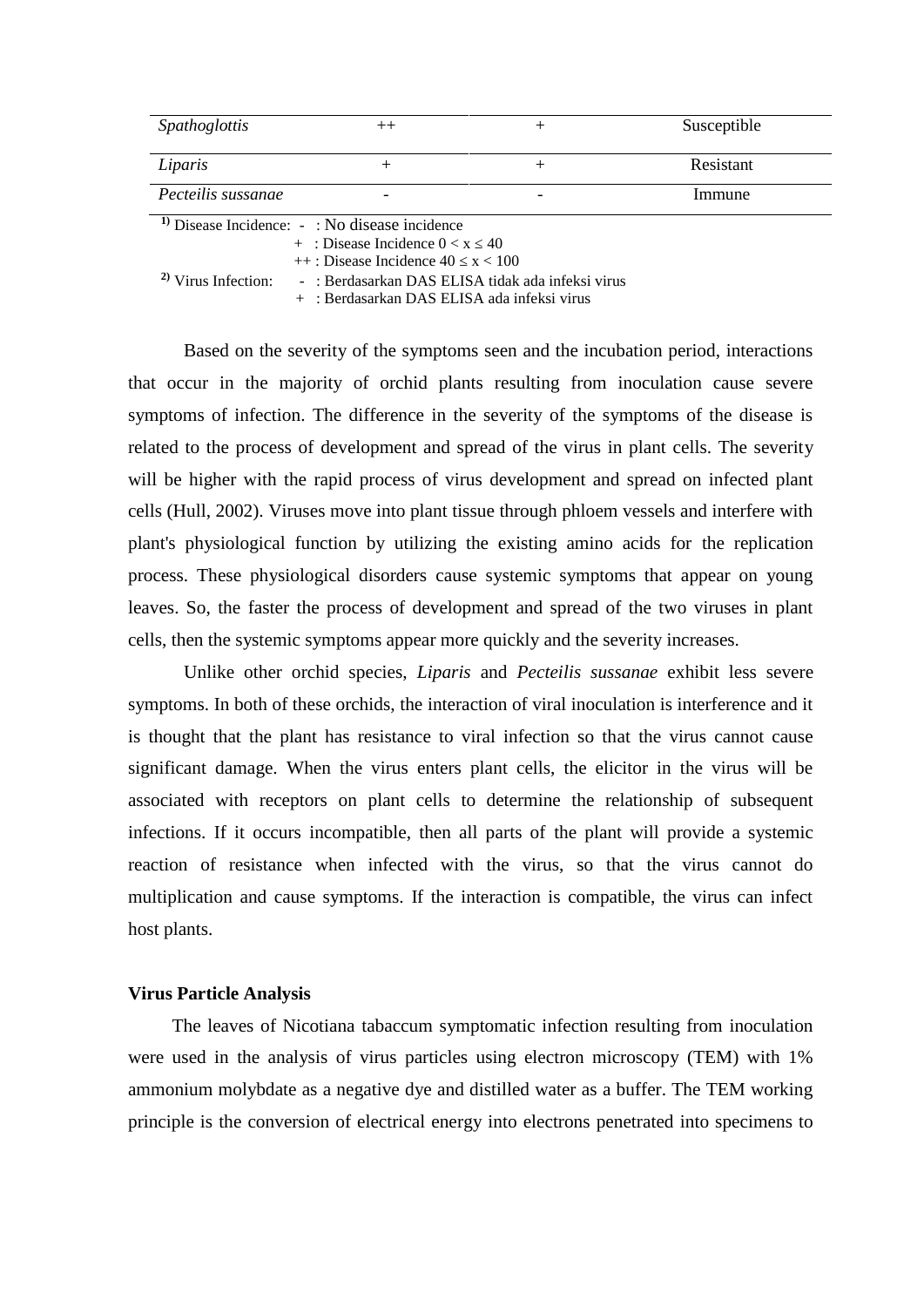be emitted into light energy. The electron beam is transmitted and absorbed by all specimens, for the next monitor screen captures the specimen structure (Wahyuni, 2005).

Based on the results of the observations **(Figure 3)** showing the structure of rigid elongated stem particles which is a common character of Tobamovirus. ORSV particles have a length of 300 nm and a width of 18 nm. Choi et al. (2002) reported that observations of ORSV particles scattered in the test preparations would have different sizes. On further observation, infection with this virus causes form malformations in the chloroplasts, mitochondria, and other cell organelles. In addition, X-body formation and paramural bodies occur between cell membranes and cytoplasm. The stability of a virus is the result of interactions between subunits of proteins and viral genomes (Akin, 2006).



**Figure 3.** Particle structure of ORSV with TEM observations; arrow indicates virus particles

The results of this study as an initial inventory of ORSV infection in Indonesia. This data is then expected to be used as basic information in the application of the concept of natural orchid conservation in Indonesia through crop protection efforts.

## **CONCLUSION**

The ability of ORSV to infect plants as a result of inoculation is very fast and shows symptoms of a fairly severe infection. Indicator plants show specific symptoms of necrotic local lesions in *Chenopodium amaraticolor* and chlorotic symptoms and mosaics in *Nicotiana tabacum*. Another symptom in both plants is leaf malformation. While the response in the host orchid plants showed a variety of symptoms, namely in the form of necrotic, necrotic, mosaic, chlorotic, and symptomless (symtompless). The response of orchids to a single infection of ORSV based on the incidence of disease and viral infection shows *Pecteilis sussanae* is an orchid plant that is close to the immune system against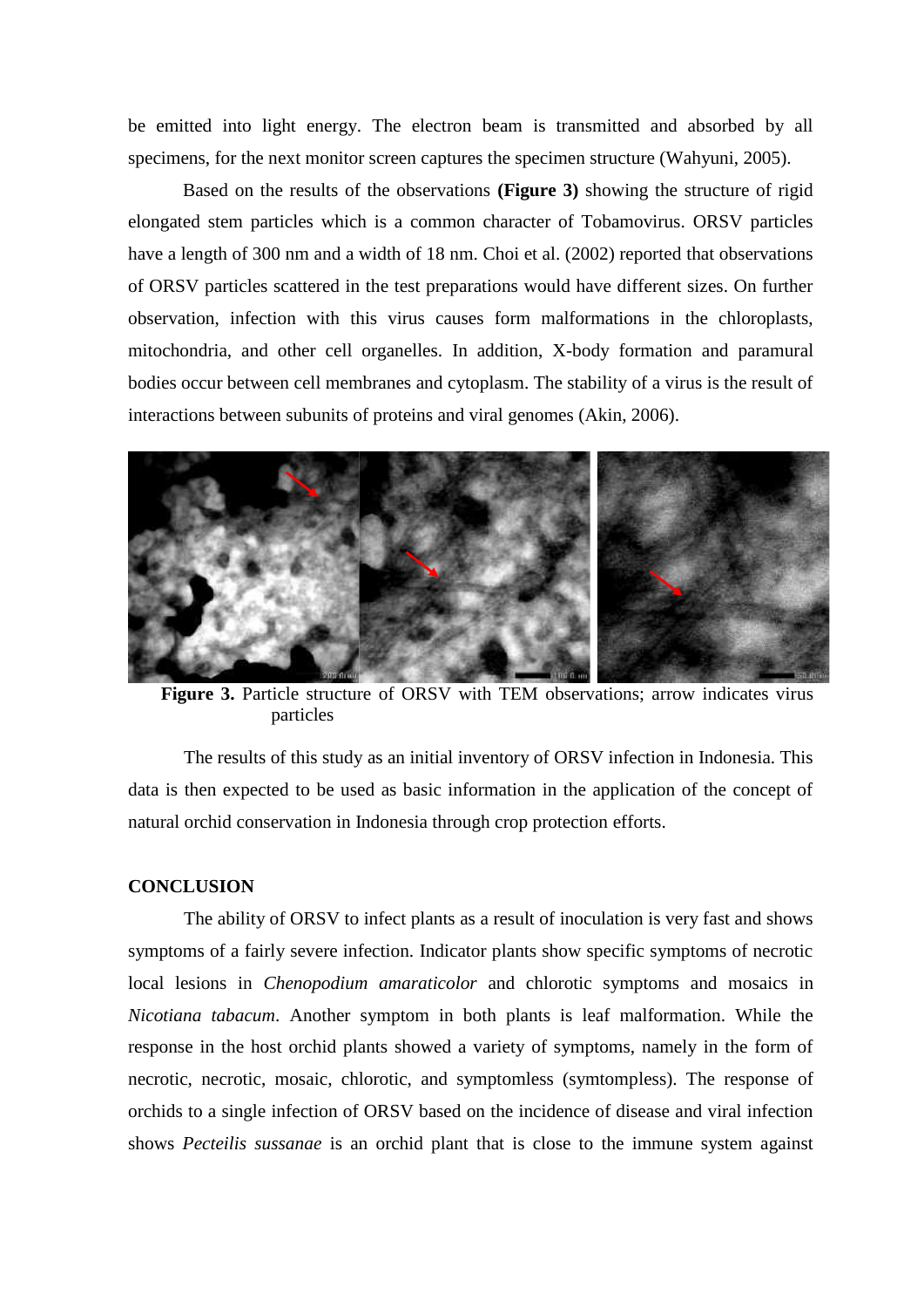ORSV infection. *Dendrobium, Cymbidium, Chattleya, Phalaenopsis*, and *Spathoglottis* are vulnerable, and *Liparis* is somewhat resistant to ORSV infection. The observation of the structure of the virus particles showed a rigid elongated rod measuring 300 nm long and 18 nm wide which is a common character of Tobamovirus.

# **REFERENCES**

Akin, HM. 2006. *Virologi Tumbuhan*. Penerbit Kanisius: Yogyakarta.

- Choi, S.K., Choi, S.H., Ryu, K.H., Choi, C.W., Choi, J.K., and Park, W.M. 2002. Identification and Characterization of a Ringspot Isolate of *Odontoglossum ringspot* virus from *Cymbidium* var. 'Grace Kelly'. *Plant Pathol. Journal.* 18(6) : 317-322.
- Clark, F. and Adams, A.N. 1977. Characteristics of the Microplate Method of Enzyme- Linked Immunosorbent Assay for the Detection of Plant Viruses. *J. gen. Virol.* 34: 475-483.
- Corbett, K. N. 1967. Some distinguish characteristhic of the orchid strain of Tobacco Mosaic Virus. In Lawson, R. H. and Ali, S. The Handbook on Orchid Pest and Disease. *American Orchid Soc.* No. 4: 62-100.
- Daryono, B.S. and Natsuaki, K.T. 2009. Survei Virus yang Menyerang Labu-Labuan di Yogyakarta dan Jawa Tengah. *Jurnal Perlindungan Tanaman Indonesia*. Vol. 15, No. 2, 2009: 83 – 89.
- Hu, J. S., Ferreira, S., Xu, M. Q., Lu, M., Iha, M., Pflum, E., and Wang, M. 1994. Transmission, Movement, and Inactivation of Cymbidium mosaic and Odontoglossum ringspot Viruses. *Plant Dis*. 78: 633-636.
- Hull, R. 2002. *Matthews Plant Virology*. 4<sup>th</sup> Ed. San Diego: Academic Press.
- Inouye, N. and Gara, IW. 1996. Detection and identificationof virus of orchid in Indonesia. Bull, Res, Inst. Bioresour: *Okayama Univ.* 4: 109-118.
- Kumalawati AD, Abdullah S, Setiadi BS, Mahfut. 2011. Study on genetic diversity and convervation of orchids in Wonosadi forest, Gunung Kidul based on molecular analysis. Di dalam: *Prosiding International Conference on Biological Science*; 2011 Sep 23-24; Yogyakarta (ID): Fakultas Biologi UGM. pp. 54.
- Lakani, I., Suastika, G., Mattjik, N., and Damayanti, TA. 2010. Identification and Molecular Characterization of *Odontoglosum ringspot virus* (ORSV) from Bogor, Indonesia. *Hayati Journal of Biosciences*. 17(2): 101-104.
- Mahfut dan Daryono, BS. 2014. Deteksi Odontoglossum ringspot virus (ORSV) Terhadap Anggrek Alam di Hutan Wonosadi, Gunung Kidul. Biogenesis. 2(2): 101-108.